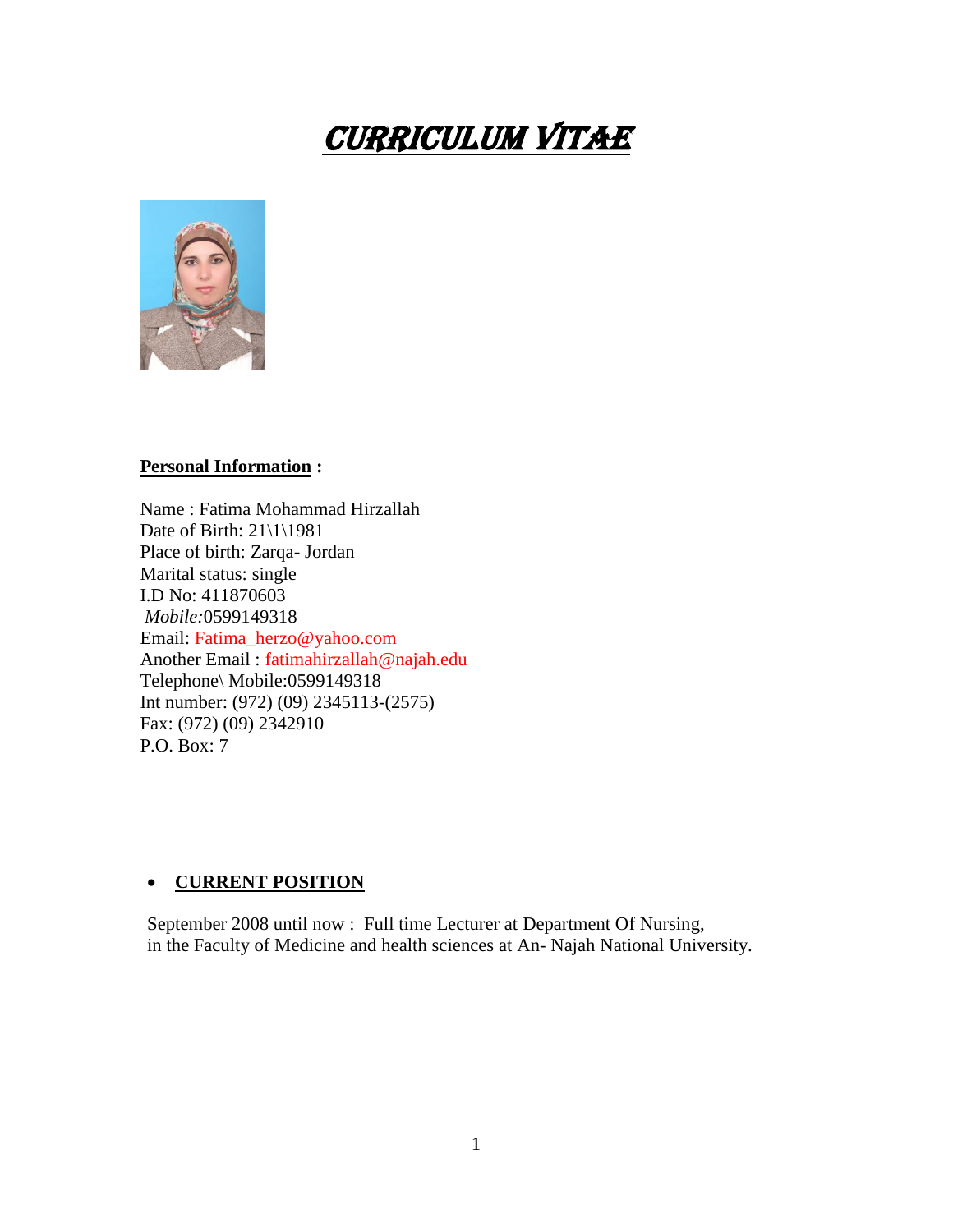### **Education:**

- $\triangleright$  June 2008 M.Sc., Nursing, clinical critical care nursing, Faculty of Higher Education ,University of Jordan, Amman – Jordan. GPA: very good 80\100
- $\triangleright$  June 2003: B.Sc. Nursing, Ibn Sina Collage for Health Sciences –Ramallah Palestine. GPA: Excellent with honor 84.4\100

# **Work experience:**

- September 2009 Until now Lecturer for  $2^{nd}$  year nursing students of Adult health nursing, department of nursing, Faculty of Medicine and health sciences, An-Najah National University
- September 2009 Until now clinical instructor for  $2<sup>nd</sup>$  year nursing students of Adult health nursing, department of nursing, Faculty of Medicine and health sciences, An- Najah National University
- $\triangleright$  September 2008 September 2009 Lecturer for 3rd year nursing students of Critical care nursing, department of nursing, Faculty of Medicine and health sciences, An- Najah National University
- $\triangleright$  September 2008 September 2009 clinical instructor for 3rd year nursing students of Critical care nursing, department of nursing, Faculty of Medicine and health sciences, An- Najah National University
- August 2007- August 2008: clinical instructor (part time)  $2<sup>nd</sup>$  year nursing students of Adult health nursing, department of nursing, Faculty of Medicine and health sciences, An- Najah National University
- $\triangleright$  Jun 2008- September 2008 : Head Nurse in the Adult Intensive care unit(ICU), Nablus speciality hospital, Nablus –Palestine
- $\triangleright$  Jun 2005- September 2007: Staff Nurse in the Neonate Intensive care unit (NICU), Jordan University Hospital, Amman – Jordan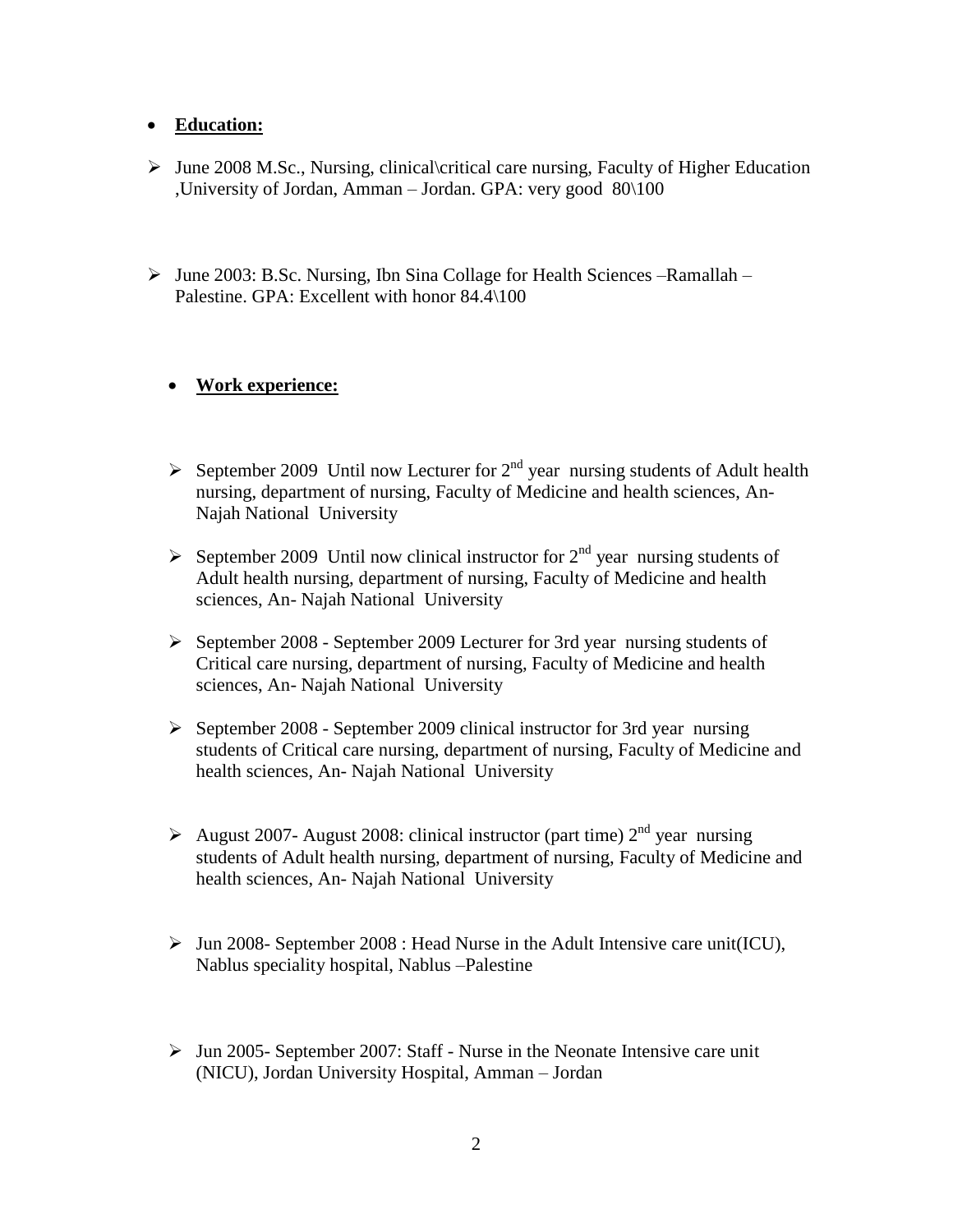$\triangleright$  August 2003- Jan 2005: Staff – Nurse in the (acute and surgical) department, Salfeet hospital , Nablus *–* Palestine

# **Research Thesis :**

 $\triangleright$  December 2008 -December 2012: I'm supervisor the research projects for undergraduate nursing students (4th year students), in the Faculty of Medicine and Health Sciences at An-Najah National University

## **Topics :**

- Predisposing factors for stress among nurses working in critical care units in Nablus public hospitals, December 2008
- The Effect of Light on Academic Performance among Twjihi Students, December 2009
- Awareness of risk factors for cancer among students at An-Najah national university, December 2010
- Risk factors of osteoporosis among Palestinian women in Nablus city, December 2011
- Evaluation The Nursing Practice Of Diabetic Foot Ulcer Care In The Unrwa Health Centres (A qualitative descriptive study), December 2011
- The Cancer patient's Perceptions of their Disease in the Northern of the west bank.(Qualitative research \_ A phenomenography study), December2012
- Application of emergency code system (code blue) in the Emergency departments and ICU among health care team in private and governmental hospitals in Nablus city, December2012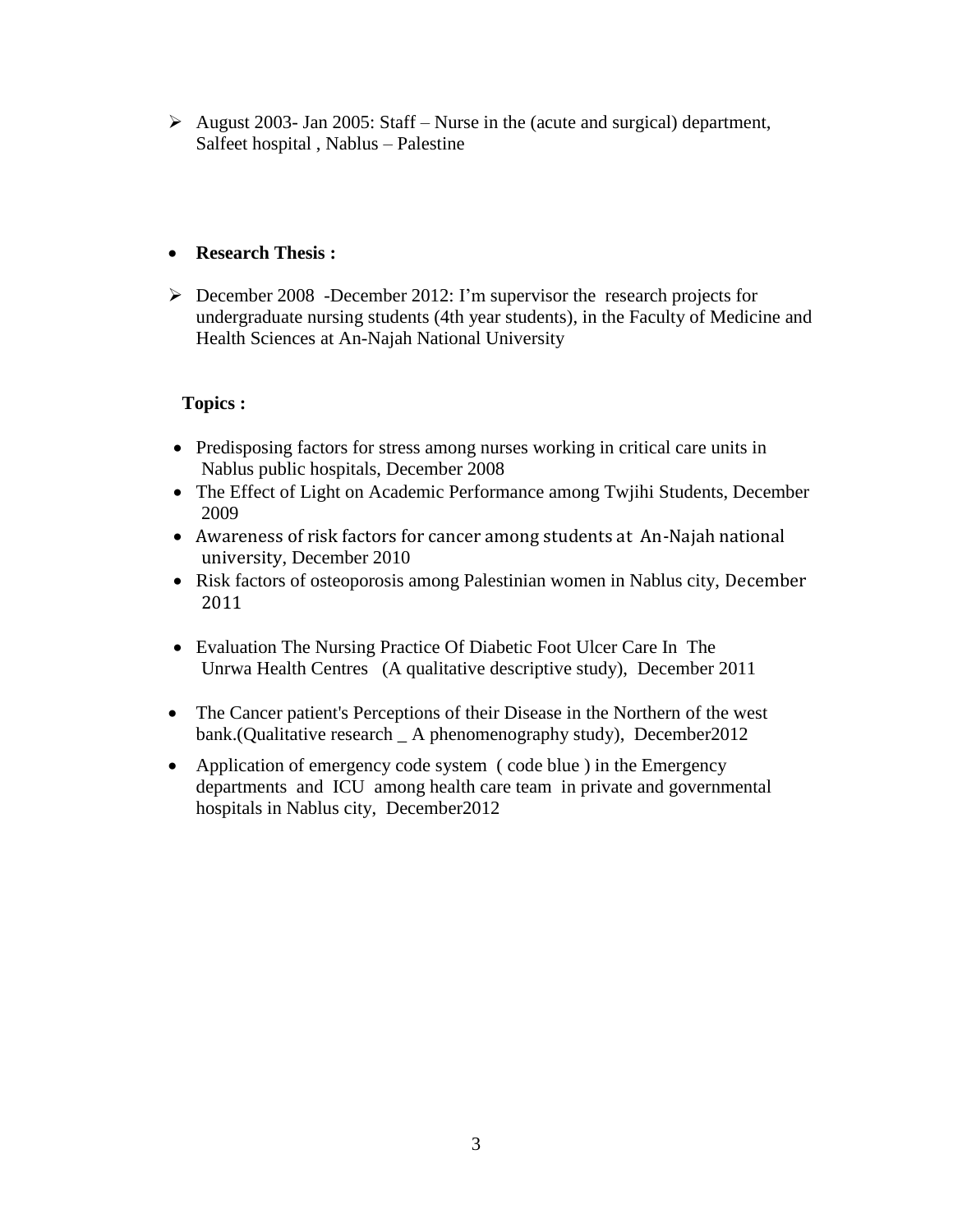#### **Courses, Seminars and workshops**

- $\triangleright$  April 2008-November 2012: participant in the form of presentation in Trauma Nursing Core Course (TNCC) for nursing students, Department Of Nursing, Faculty of Medicine and Health Sciences at An-Najah National University coordination with Red Cresent Association.
- $\triangleright$  October 2008-: participant in the form of presentation in" infertility in Palestine Day conference", Department Of Nursing, Faculty of Medicine and Health Sciences at An-Najah National University
- December 2009: participant in the form of presentation in workshop "Towards A Palestinian centre for health sciences education" , subject about critical care in Palestine : past, current and future, IMET 2000 Pal (International Medical Education Trust-Palestine)- Ramallah
- $\triangleright$  August 2009- August 2012: participant in the form of presentation in Advance Burn Life Support course (ABLS) course for nursing students, Department Of Nursing, Faculty of Medicine and Health Sciences at An-Najah National University
- December 2008-April 2012: coordinator and participant in the form of presentation in Advance Cardiac Life Support course (ACLS) course for nursing students, Department Of Nursing, Faculty of Medicine and Health Sciences at An-Najah National University
- $\triangleright$  December 2010: participate in the form of presentation in training workshop "Evaluation o f nursing education theory and practice" , subject about assessment of written assignment Department Of Nursing, Faculty of Medicine and Health Sciences at An-Najah National University